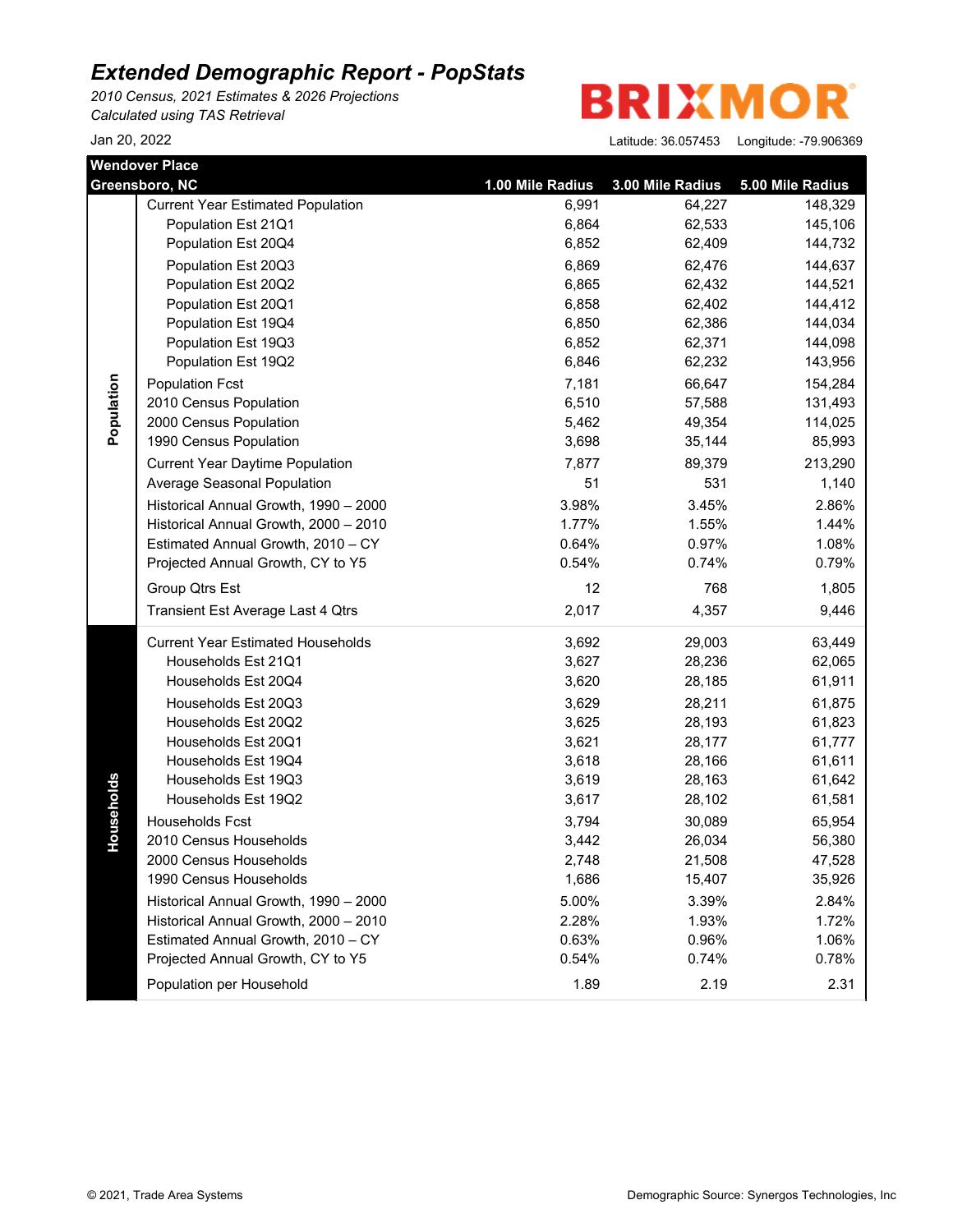*2010 Census, 2021 Estimates & 2026 Projections Calculated using TAS Retrieval*

**BRIXMOR** 

| <b>Wendover Place</b>                         |                  |                  |                  |
|-----------------------------------------------|------------------|------------------|------------------|
| Greensboro, NC                                | 1.00 Mile Radius | 3.00 Mile Radius | 5.00 Mile Radius |
| HH Income \$500,000 or more                   | 0.1%             | 0.6%             | 1.0%             |
| HH Income \$250,000 to \$499,999              | 0.1%             | 0.7%             | 1.1%             |
| HH Income \$200,000 to \$249,999              | 0.3%             | 1.7%             | 2.6%             |
| HH Income \$175,000 to \$199,999              | 1.5%             | 1.6%             | 2.5%             |
| HH Income \$150,000 to \$174,999              | 1.5%             | 2.6%             | 3.7%             |
| HH Income \$100,000 to 149,999                | 9.2%             | 13.3%            | 15.1%            |
| HH Income \$75,000 to 99,999                  | 12.7%            | 13.4%            | 13.2%            |
| HH Income \$50,000 to 74,999                  | 18.6%            | 19.9%            | 19.6%            |
| HH Income \$35,000 to 49,999                  | 20.8%            | 15.8%            | 14.0%            |
| HH Income \$25,000 to 34,999                  | 16.4%            | 11.3%            | 9.9%             |
| HH Income \$15,000 to 24,999                  | 11.1%            | 9.4%             | 8.6%             |
| HH Income \$0 to 14,999                       | 7.7%             | 9.7%             | 8.6%             |
| Average Household Income                      | \$59,844         | \$70,680         | \$80,828         |
| Median Household Income                       | \$44,404         | \$54,212         | \$60,346         |
| Per Capita Income                             | \$31,647         | \$32,251         | \$34,909         |
| 2000 Average HH Income                        | \$52,649         | \$58,403         | \$63,863         |
| 2000 Median HH Income                         | \$43,049         | \$45,803         | \$49,237         |
| Disposable HH Income \$500,000 or more        | #N/A             | #N/A             | #N/A             |
| Disposable HH Income \$250,000 to \$499,999   | #N/A             | #N/A             | #N/A             |
| Disposable HH Income \$200,000 to \$249,999   | #N/A             | #N/A             | #N/A             |
| Disposable HH Income \$175,000 to \$199,999   | 0%               | $1\%$            | $1\%$            |
| Disposable HH Income \$150,000 to \$174,999   | 1%               | 1%               | 2%               |
| Disposable HH Income \$100,000 to \$149,999   | 6%               | 9%               | 12%              |
| Disposable HH Income \$75,000 to \$99,999     | 11%              | 14%              | 14%              |
| Disposable HH Income \$50,000 to \$74,999     | 20%              | 20%              | 20%              |
| Disposable HH Income \$35,000 to \$49,999     | 18%              | 17%              | 16%              |
| Disposable HH Income \$25,000 to \$34,999     | 21%              | 14%              | 12%              |
| Disposable HH Income \$15,000 to \$24,999     | 14%              | 12%              | 10%              |
| Disposable HH Income \$0 to\$14,999           | 9%               | 11%              | 9%               |
| Average Disposable Income                     | 48,275           | 57,419           | 64,512           |
| Median Disposable Income                      | 38,774           | 46,807           | 51,986           |
| Householder White - Count                     | 1,612            | 15,147           | 37,097           |
| Median HH Income                              | \$49,256         | \$60,539         | \$69,768         |
| Average HH Income                             | \$59,080         | \$72,317         | \$81,697         |
| Householder Black or African-American - Count | 1,416            | 8,952            | 16,323           |
| Median HH Income                              | \$36,745         | \$45,472         | \$46,838         |
| Average HH Income                             | \$44,674         | \$53,566         | \$56,571         |
| Householder Hispanic - Count                  | 201              | 1,821            | 3,887            |
| Median HH Income                              | \$61,420         | \$54,162         | \$52,804         |
| Average HH Income                             | \$56,466         | \$58,109         | \$58,333         |
| Householder Asian or Pacific Islander - Count | 332              | 1,627            | 3,540            |
| Median HH Income                              | \$83,156         | \$69,087         | \$66,435         |
| Average HH Income                             | \$82,225         | \$75,462         | \$75,359         |
| Householder Other or Pacific Islander - Count | 132              | 1,456            | 2,602            |
| Median HH Income                              | \$50,163         | \$48,285         | \$53,316         |
| Average HH Income                             | \$53,048         | \$55,371         | \$59,691         |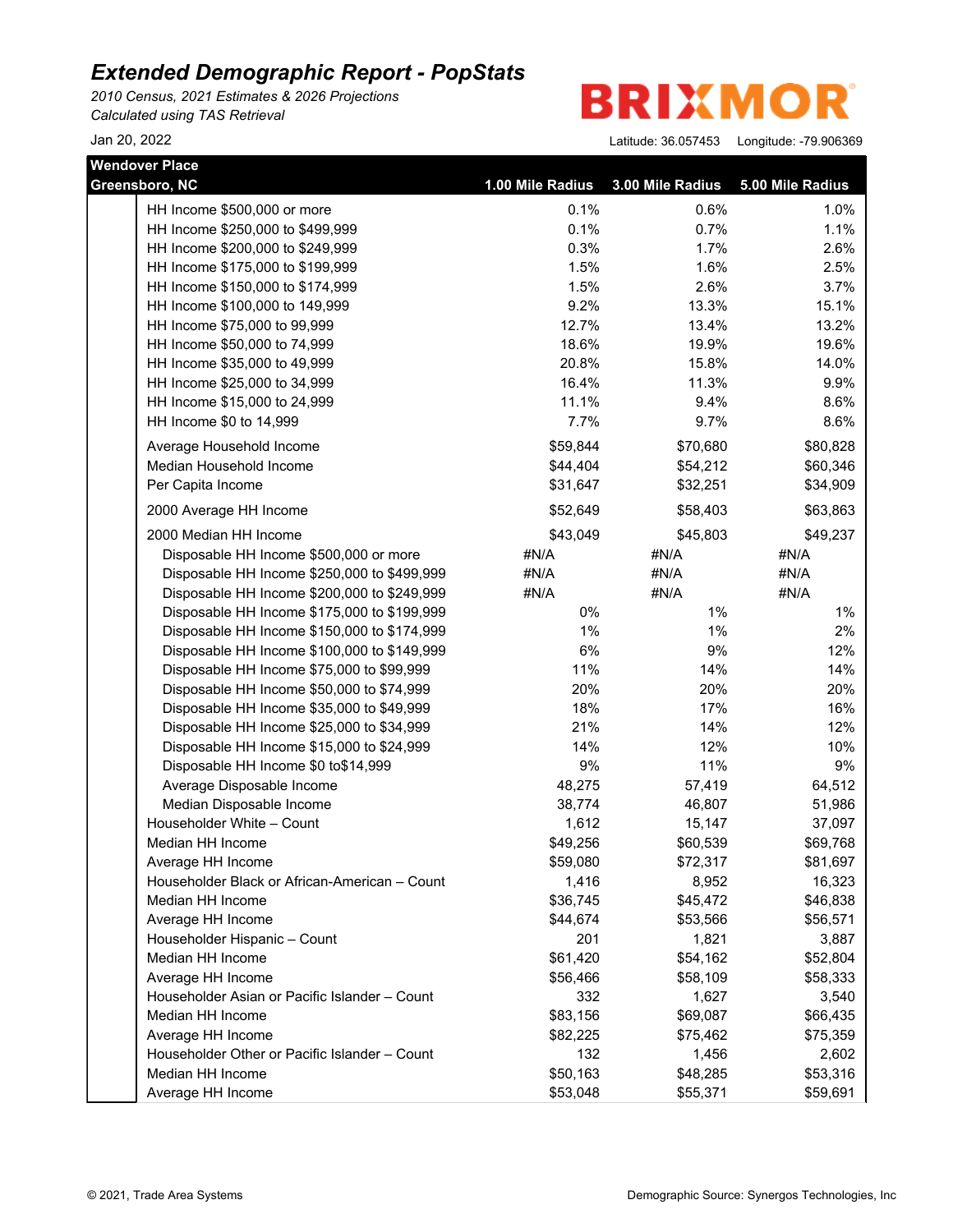*2010 Census, 2021 Estimates & 2026 Projections Calculated using TAS Retrieval*

| <b>BRIXMOR®</b> |
|-----------------|
|-----------------|

|                         | <b>Wendover Place</b><br>Greensboro, NC | 1.00 Mile Radius | 3.00 Mile Radius | 5.00 Mile Radius |
|-------------------------|-----------------------------------------|------------------|------------------|------------------|
|                         |                                         |                  |                  |                  |
|                         | Male Population                         | 3,263            | 30,848           | 71,424           |
| Gender                  | <b>Female Population</b>                | 3,728            | 33,379           | 76,905           |
|                         | Count of Pop 0 to 4 years               | 673              | 5,178            | 10,424           |
|                         | Count of Pop 0 to 7 years               | 1,011            | 7,442            | 14,784           |
|                         | Count of Pop 5 - 13                     | 1,056            | 8,483            | 17,610           |
|                         | Count of Pop 14 - 18                    | 241              | 2,898            | 6,709            |
|                         | Count of Pop 19 - 22                    | 271              | 3,064            | 9,162            |
|                         | Count of Pop 22 - 25                    | 137              | 1,944            | 5,092            |
|                         | Count of Pop 25 - 29                    | 258              | 3,250            | 8,156            |
|                         | Count of Pop 30 - 34                    | 572              | 5,269            | 10,594           |
|                         | Count of Pop 35 - 39                    | 838              | 5,816            | 10,942           |
|                         | Count of Pop 40 - 44                    | 649              | 4,774            | 9,620            |
|                         | Count of Pop 45 - 59                    | 1,212            | 11,507           | 27,867           |
|                         | Count of Pop 60 - 74                    | 804              | 8,571            | 22,979           |
|                         | Count of Pop 75 - 84                    | 229              | 2,613            | 7,069            |
| <b>Total Population</b> | Count of Pop 85+                        | 49               | 861              | 2,104            |
| by Age                  | % of Pop 0 to 4 years                   | 9.6%             | 8.1%             | 7.0%             |
|                         | % of Pop 0 to 7 years                   | 14.5%            | 11.6%            | 10.0%            |
|                         | % of Pop 5 - 13                         | 15.1%            | 13.2%            | 11.9%            |
|                         | % of Pop 14 - 18                        | 3.5%             | 4.5%             | 4.5%             |
|                         | % of Pop 19 - 22                        | 3.9%             | 4.8%             | 6.2%             |
|                         | % of Pop 22 - 25                        | 2.0%             | 3.0%             | 3.4%             |
|                         | % of Pop 25 - 29                        | 3.7%             | 5.1%             | 5.5%             |
|                         | % of Pop 30 - 34                        | 8.2%             | 8.2%             | 7.1%             |
|                         | % of Pop 35 - 39                        | 12.0%            | 9.1%             | 7.4%             |
|                         | % of Pop 40 - 44                        | 9.3%             | 7.4%             | 6.5%             |
|                         | % of Pop 45 - 59                        | 17.3%            | 17.9%            | 18.8%            |
|                         | % of Pop 60 - 74                        | 11.5%            | 13.3%            | 15.5%            |
|                         | % of Pop 75 - 84                        | 3.3%             | 4.1%             | 4.8%             |
|                         | % of Pop 85+                            | 0.7%             | 1.3%             | 1.4%             |
|                         | Median Age                              | 36.7             | 36.7             | 37.9             |
|                         | Average Age                             | 35.5             | 37.2             | 38.7             |
|                         | % of Pop 0 to 4 years                   | 10.6%            | 8.6%             | 7.5%             |
|                         | % of Pop 5 - 13                         | 16.6%            | 14.1%            | 12.6%            |
|                         | % of Pop 14 - 18                        | 3.8%             | 4.8%             | 4.9%             |
|                         | % of Pop 19 - 22                        | 3.8%             | 4.9%             | 6.4%             |
|                         | % of Pop 22 - 25                        | 2.0%             | 3.2%             | 3.6%             |
| <b>Male Population</b>  | % of Pop 25 - 29                        | 3.8%             | 5.5%             | 5.9%             |
|                         | % of Pop 30 - 34                        | 7.0%             | 7.7%             | 7.0%             |
| by Age                  | % of Pop 35 - 39                        | 11.8%            | 9.0%             | 7.4%             |
|                         | % of Pop 40 - 44                        | 9.7%             | 7.6%             | 6.6%             |
|                         | % of Pop 45 - 59                        | 17.6%            | 18.3%            | 18.9%            |
|                         | % of Pop 75 - 84                        | 2.6%             | 3.3%             | 4.0%             |
|                         | % of Pop 60 - 74                        | 10.3%            | 12.3%            | 14.4%            |
|                         | % of Pop 85+                            | 0.4%             | 0.7%             | 0.8%             |
|                         | Median Age                              | 36.0             | 35.7             | 36.4             |
|                         | Average Age                             | 33.9             | 35.7             | 37.2             |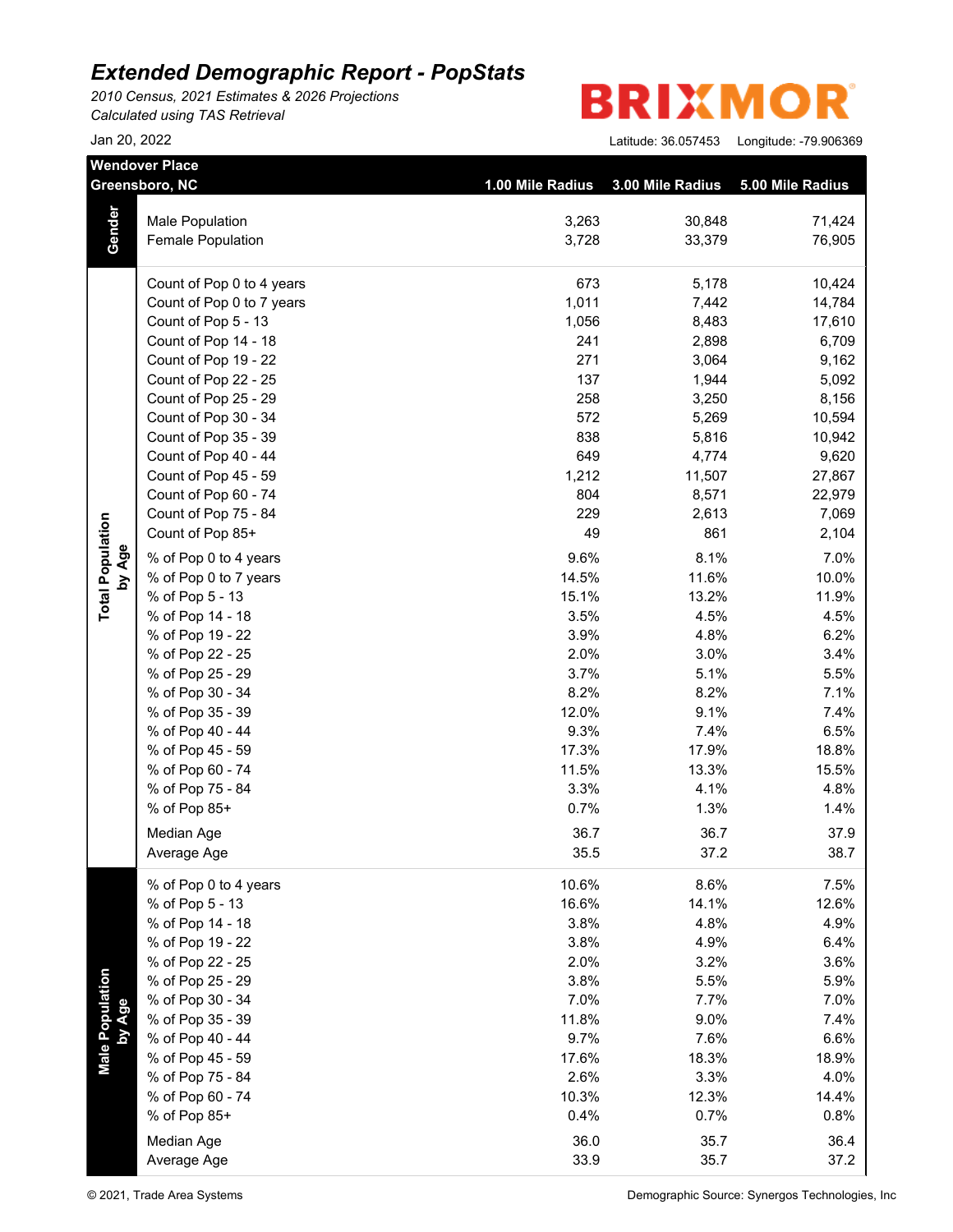*2010 Census, 2021 Estimates & 2026 Projections Calculated using TAS Retrieval*

| <b>Wendover Place</b>       | Greensboro, NC                                | 1.00 Mile Radius | 3.00 Mile Radius | 5.00 Mile Radius |
|-----------------------------|-----------------------------------------------|------------------|------------------|------------------|
|                             | % of Pop 0 to 4 years                         | 8.8%             | 7.6%             | 6.6%             |
|                             | % of Pop 5 - 13                               | 13.8%            | 12.4%            | 11.2%            |
|                             | % of Pop 14 - 18                              | 3.1%             | 4.3%             | 4.2%             |
|                             | % of Pop 19 - 22                              | 3.9%             | 4.6%             | 6.0%             |
|                             | % of Pop 22 - 25                              | 1.9%             | 2.8%             | 3.2%             |
|                             | % of Pop 25 - 29                              | 3.6%             | 4.7%             | 5.1%             |
|                             | % of Pop 30 - 34                              | 9.2%             | 8.7%             | 7.3%             |
| Female Population<br>by Age | % of Pop 35 - 39                              | 12.1%            | 9.1%             | 7.4%             |
|                             | % of Pop 40 - 44                              | 9.0%             | 7.2%             | 6.4%             |
|                             | % of Pop 45 - 59                              | 17.1%            | 17.6%            | 18.7%            |
|                             | % of Pop 60 - 74                              | 12.6%            | 14.3%            | 16.5%            |
|                             | % of Pop 75 - 84                              | 3.9%             | 4.8%             | 5.4%             |
|                             | % of Pop 85+                                  | 1.0%             | 1.9%             | 2.0%             |
|                             | Median Age                                    | 37.3             | 37.7             | 39.3             |
|                             | Average Age                                   | 36.9             | 38.5             | 40.0             |
|                             |                                               |                  |                  |                  |
|                             | Count of White                                | 3,395            | 35,044           | 89,668           |
|                             | Count of Black or African-American            | 2,456            | 19,902           | 37,722           |
|                             | Count of Asian or Pacific Islander            | 678              | 4,038            | 10,233           |
|                             | Count of Other races                          | 461              | 5,242            | 10,705           |
| Race                        | White                                         | 48.6%            | 54.6%            | 60.5%            |
|                             | <b>Black or African American</b>              | 35.1%            | 31.0%            | 25.4%            |
|                             | Asian                                         | 9.7%             | 6.3%             | 6.9%             |
|                             | <b>Other Races</b>                            | 6.6%             | 8.2%             | 7.2%             |
|                             | Speak English at Home                         | 83.7%            | 81.6%            | 82.9%            |
|                             | Speak Spanish at Home                         | 4.3%             | 5.7%             | 5.7%             |
|                             | Speak French or French Creole at Home         | 0.3%             | 0.6%             | 0.7%             |
|                             | Speak German at Home                          | 0.4%             | 0.4%             | 0.4%             |
|                             | Speak Russian or Other Slavic Language at Hor | 0.4%             | 0.6%             | 0.5%             |
|                             | Speak Other Indo-European Language at Home    | 2.0%             | 2.1%             | 2.0%             |
| Language<br>Spoken          | Speak Chinese at Home                         | 0.7%             | 0.7%             | 0.8%             |
|                             | Speak Korean at Home                          | 0.0%             | 0.5%             | 0.5%             |
|                             | Speak Vietnamese at Home                      | 3.1%             | 1.6%             | 1.7%             |
|                             | Speak Other Asian Language at Home            | 3.6%             | 1.5%             | 2.0%             |
|                             | Speak Tagalog and Other Pacific Languages at  | 0.3%             | 0.2%             | 0.2%             |
|                             | Speak Other Language at Home                  | 1.3%             | 4.5%             | 2.6%             |
|                             | <b>Hispanic Population</b>                    | 504              | 5,930            | 12,736           |
|                             | <b>Hispanic Population Percent</b>            | 7.2%             | 9.2%             | 8.6%             |
|                             | Mexican                                       | 34.4%            | 56.6%            | 54.0%            |
|                             | Puerto Rican                                  | 18.2%            | 12.2%            | 12.4%            |
|                             | Cuban                                         | 1.1%             | 1.5%             |                  |
|                             |                                               |                  |                  | 1.8%             |
|                             | Dominican                                     | 4.7%             | 2.5%             | 2.7%             |
| Hispanic                    | <b>Central American</b>                       | 17.3%            | 12.2%            | 11.2%            |
|                             | South American                                | 18.5%            | 10.4%            | 11.9%            |
|                             | <b>Other Hispanic</b>                         | 5.8%             | 4.8%             | 6.0%             |
|                             | 2000 Hispanic Population Percent              | 3%               | 5%               | 5%               |
|                             | 1990 Hispanic Population Percent              | 1%               | 1%               | 1%               |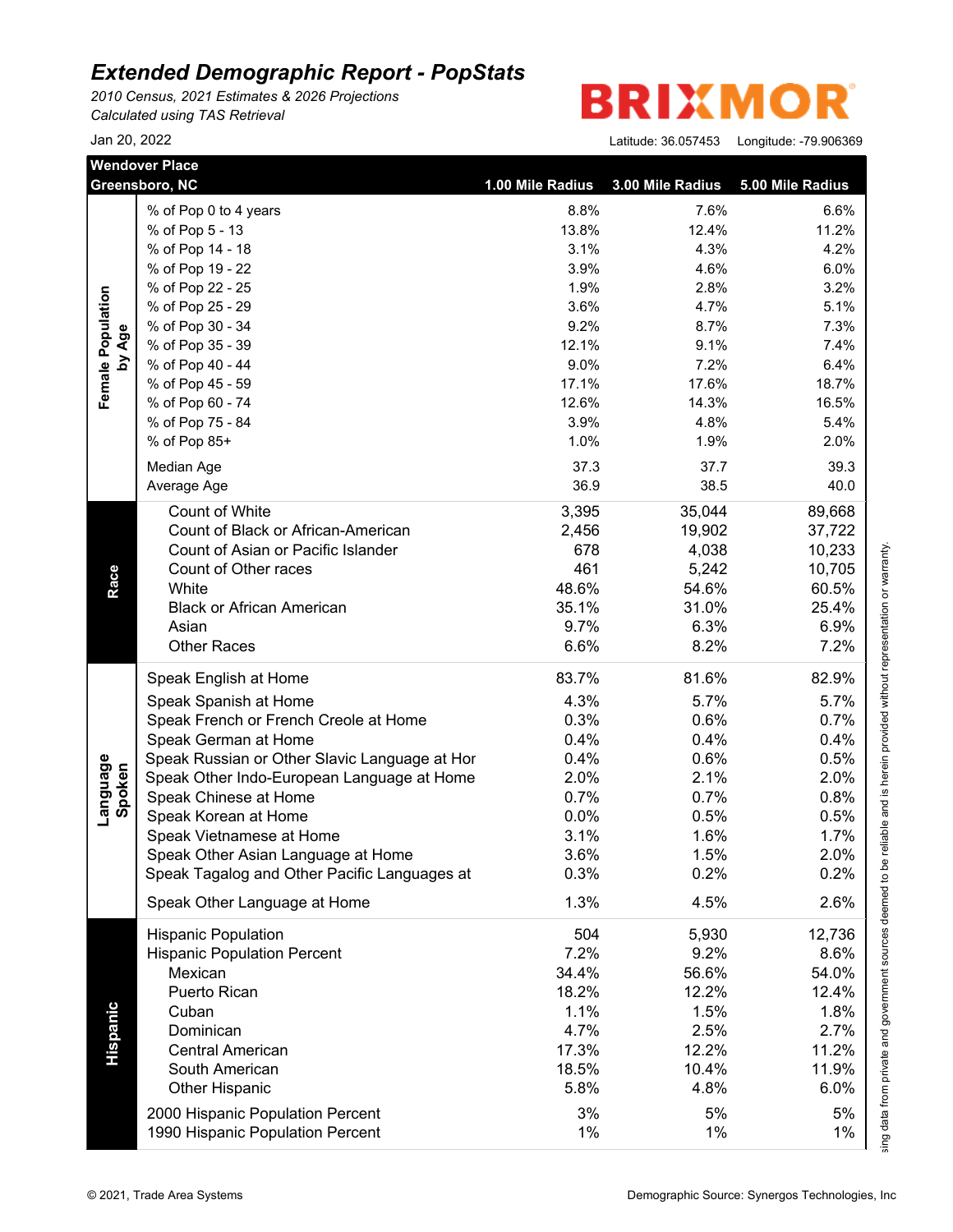*2010 Census, 2021 Estimates & 2026 Projections Calculated using TAS Retrieval*

**BRIXMO** R

|                          | <b>Wendover Place</b>                  |                  |                  |                  |
|--------------------------|----------------------------------------|------------------|------------------|------------------|
|                          | Greensboro, NC                         | 1.00 Mile Radius | 3.00 Mile Radius | 5.00 Mile Radius |
|                          | American (percent of total population) | 5.2%             | 5.4%             | 5.9%             |
|                          | American                               | 4.9%             | 4.9%             | 5.5%             |
|                          | Native American (ie. Indian/Eskimo)    | 0.3%             | 0.5%             | 0.4%             |
|                          | Hawaiian/Pacific Islander              | 0.0%             | 0.1%             | 0.1%             |
|                          | Asian (percent of total population)    | 9.7%             | 6.3%             | 6.9%             |
|                          | Chinese                                | 0.7%             | 0.8%             | 0.9%             |
|                          | Japanese<br>Korean                     | 0.1%<br>0.1%     | 0.2%<br>0.6%     | 0.2%<br>0.6%     |
|                          | South Central Asian (ie. Indian)       | 5.4%             | 2.4%             | 1.9%             |
|                          | South East Asian (ie. Vietnamese)      | 3.1%             | 2.1%             | 3.1%             |
|                          | <b>Other Asian</b>                     | 0.3%             | 0.2%             | 0.3%             |
|                          | European (percent of total population) | 23.2%            | 25.5%            | 28.9%            |
|                          | <b>British</b><br>Dutch                | 4.9%<br>0.6%     | 6.0%<br>0.6%     | 7.2%<br>0.5%     |
|                          | French                                 | 1.0%             | 0.9%             | 1.0%             |
|                          | German                                 | 4.7%             | 5.1%             | 5.7%             |
|                          | Italian                                | 1.4%             | 1.7%             | 1.8%             |
|                          | Polish                                 | 0.5%             | 0.7%             | 0.8%             |
|                          | Scandinavian<br>Scotch/Irish           | 1.0%<br>6.7%     | 1.1%<br>6.7%     | 1.1%<br>7.5%     |
|                          | Other European (ie. Greek/Russian)     | 2.3%             | 2.7%             | 3.2%             |
|                          | <b>Middle Eastern</b>                  | 1.0%             | 1.8%             | 1.3%             |
|                          | <b>Other Ancestry</b>                  | 40.7%            | 37.7%            | 33.5%            |
|                          | <b>Unclassified Ancestry</b>           | 13.0%            | 14.0%            | 15.0%            |
|                          | Adult Population (25 Years or Older)   | 4,613            | 42,660           | 99,331           |
|                          | Elementary (0 to 8)                    | 1.7%             | 3.2%             | 3.1%             |
|                          | Some High School (9 to 11)             | 2.5%             | 4.7%             | 4.6%             |
|                          | High School Graduate (12)              | 19.5%            | 19.0%            | 18.8%            |
|                          | Some College (13 to 16)                | 28.3%            | 22.8%            | 20.9%            |
| Education<br>$(Age 25+)$ | Associates Degree Only                 | 10.4%            | 8.6%             | 8.1%             |
|                          | <b>Bachelors Degree Only</b>           | 23.2%            | 27.0%            | 28.3%            |
|                          | Graduate Degree                        | 14.4%            | 14.7%            | 16.2%            |
|                          | % College (4+)                         | 37.7%            | 41.7%            | 44.5%            |
|                          | Total Households - count               | 3,692            | 29,003           | 63,449           |
|                          | One Person HHs - count                 | 1,672            | 10,786           | 20,331           |
|                          | Family HHs - count                     | 1,757            | 15,756           | 37,848           |
|                          | Married Couple - count                 | 1,063            | 10,452           | 27,414           |
|                          | w/own children - count                 | 372              | 4,391            | 10,673           |
|                          | w/out own children - count             | 692              | 6,061            | 16,740           |
|                          | Male Householder - count               | 127              | 1,242            | 2,790            |
|                          | Female Householder - count             | 566              | 4,062            | 7,644            |
| Type                     | Non-Family Households - count          | 264              | 2,461            | 5,270            |
| Household                | 1 Person Household                     | 45.3%            | 37.2%            | 32.0%            |
|                          | 2 Person Household                     | 33.8%            | 32.5%            | 34.2%            |
|                          | 3 Person Household                     | 12.4%            | 14.4%            | 15.5%            |
|                          | 4 Person Household                     | 5.2%             | 9.7%             | 11.2%            |
|                          | 5 Person Household                     | 2.3%             | 4.0%             | 4.5%             |
|                          | 6 Person Household                     | 0.7%             | 1.5%             | 1.6%             |
|                          | 7+ Person Household                    | 0.3%             | 0.7%             | 0.9%             |
|                          | % Households With Children             | 20.8%            | 25.7%            | 26.1%            |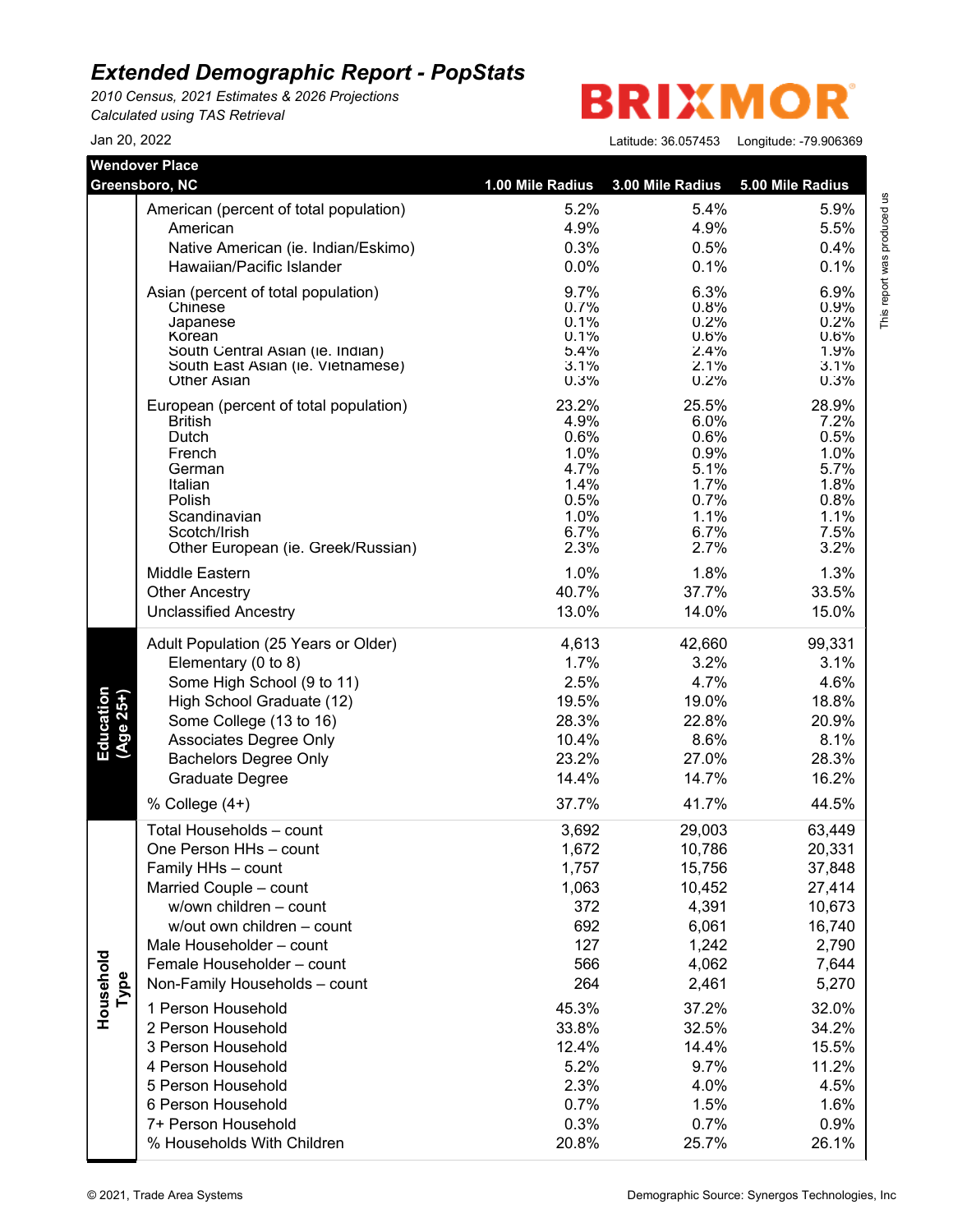*2010 Census, 2021 Estimates & 2026 Projections Calculated using TAS Retrieval*

**BRIXMO** R

|                                | <b>Wendover Place</b>                                              | 1.00 Mile Radius | 3.00 Mile Radius | 5.00 Mile Radius |
|--------------------------------|--------------------------------------------------------------------|------------------|------------------|------------------|
|                                | Greensboro, NC                                                     |                  |                  |                  |
|                                | <b>Total Housing Units</b>                                         | 3,941            | 31,702           | 69,005           |
|                                | <b>Owner Occupied Percent</b>                                      | 42.3%            | 43.3%            | 52.9%            |
|                                | <b>Renter Occupied Percent</b>                                     | 51.4%            | 48.1%            | 39.1%            |
|                                | <b>Vacant Housing Percent</b><br>Total Housing Units (Census 2000) | 6.3%<br>2,988    | 8.5%<br>22,928   | 8.1%<br>50,514   |
|                                | For Rent (Census 2000)                                             | 51%              | 57%              | 48%              |
|                                | For Sale (Census 2000)                                             | 15%              | 14%              | 23%              |
|                                | Rented or Sold, (Census 2000)                                      | 4%               | 4%               | 8%               |
|                                | Seasonal (Census 2014)                                             | 0%               | 1%               | 2%               |
|                                | Other (Census 2000)                                                | 7%               | 5%               | 7%               |
|                                |                                                                    |                  |                  |                  |
|                                | Homes Built 1990 to 2000                                           | 46%              | 35%              | 30%              |
| Homes Built                    | Homes Built 1980 to 1989                                           | 30%              | 23%              | 20%              |
|                                | Homes Built 1970 to 1979                                           | 12%              | 20%              | 18%              |
| By Year                        | Homes Built 1960 to 1969                                           | 7%               | 12%              | 15%              |
|                                | Homes Built 1950 to 1959                                           | 2%               | 6%               | 10%              |
|                                | Homes Built 1940 to 1949                                           | 1%               | 2%               | 4%               |
|                                | Homes Built Before 1939                                            | 1%               | 2%               | 4%               |
|                                | 1 Unit                                                             | 38%              | 51%              | 65%              |
|                                | 2 - 9 Units                                                        | 23%              | 23%              | 18%              |
| Structure<br>Units in          | Greater than 10 Units                                              | 37%              | 25%              | 16%              |
|                                | <b>Mobilie Trailer</b>                                             | 1%               | 1%               | 1%               |
|                                | <b>Other Units</b>                                                 | 0%               | $0\%$            | 0%               |
|                                | Property Value \$1,000,000 or more                                 | 1.4%             | 1.0%             | 1.0%             |
|                                | Property Value \$750,000 to \$999,999                              | 0.2%             | 0.9%             | 1.2%             |
|                                | Property Value \$500,000 to \$749,999                              | 0.3%             | 2.7%             | 4.1%             |
|                                | Property Value \$400,000 to \$499,999                              | 0.7%             | 5.2%             | 7.7%             |
|                                | Property Value \$300,000, to \$399,999                             | 2.7%             | 10.2%            | 15.6%            |
|                                | Property Value \$200,000 to \$299,999                              | 11.6%            | 27.6%            | 26.7%            |
| (Owner Occupied)<br>Home Value | Property Value \$150,000 to \$199,999                              | 22.0%            | 21.4%            | 18.3%            |
|                                | Property Value \$100,000 to \$149,999                              | 29.1%            | 18.4%            | 14.9%            |
|                                | Property Value \$60,000 to \$99,999                                | 22.7%            | 8.9%             | 6.8%             |
|                                | Property Value \$40,000 to \$59,999                                | 6.2%             | 1.7%             | 1.4%             |
|                                | Property Value \$0 to \$39,999                                     | 3.1%             | 2.0%             | 2.1%             |
|                                | Median Home Value                                                  | \$131,501        | \$194,333        | \$222,131        |
|                                | <b>Median Rent</b>                                                 | \$743            | \$667            | \$653            |
|                                | \$0 and under - percent                                            | 19.9%            | 19.1%            | 18.1%            |
|                                | \$1 to \$4999 - percent                                            | 10.3%            | 9.8%             | 9.0%             |
|                                | \$5k to \$9999 - percent                                           | 5.4%             | 5.1%             | 4.8%             |
| per Household                  | \$10k to \$24999 - percent                                         | 7.0%             | 6.8%             | 6.6%             |
|                                | \$25k to \$49999 - percent                                         | 7.0%             | 6.9%             | 6.9%             |
| <b>Wealth</b>                  | \$50k to \$99999 - percent                                         | 10.0%            | 10.0%            | 10.1%            |
|                                | \$100k to \$249999 - percent                                       | 16.7%            | 17.1%            | 17.6%            |
|                                | \$250k to \$499999 - percent                                       | 11.6%            | 12.1%            | 12.8%            |
|                                | \$500k+ - percent                                                  | 12.2%            | 13.1%            | 14.2%            |
|                                | Median HH Wealth                                                   | \$52,230         | \$61,417         | \$73,231         |
|                                | Avg HH Wealth                                                      | \$206,282        | \$218,508        | \$232,546        |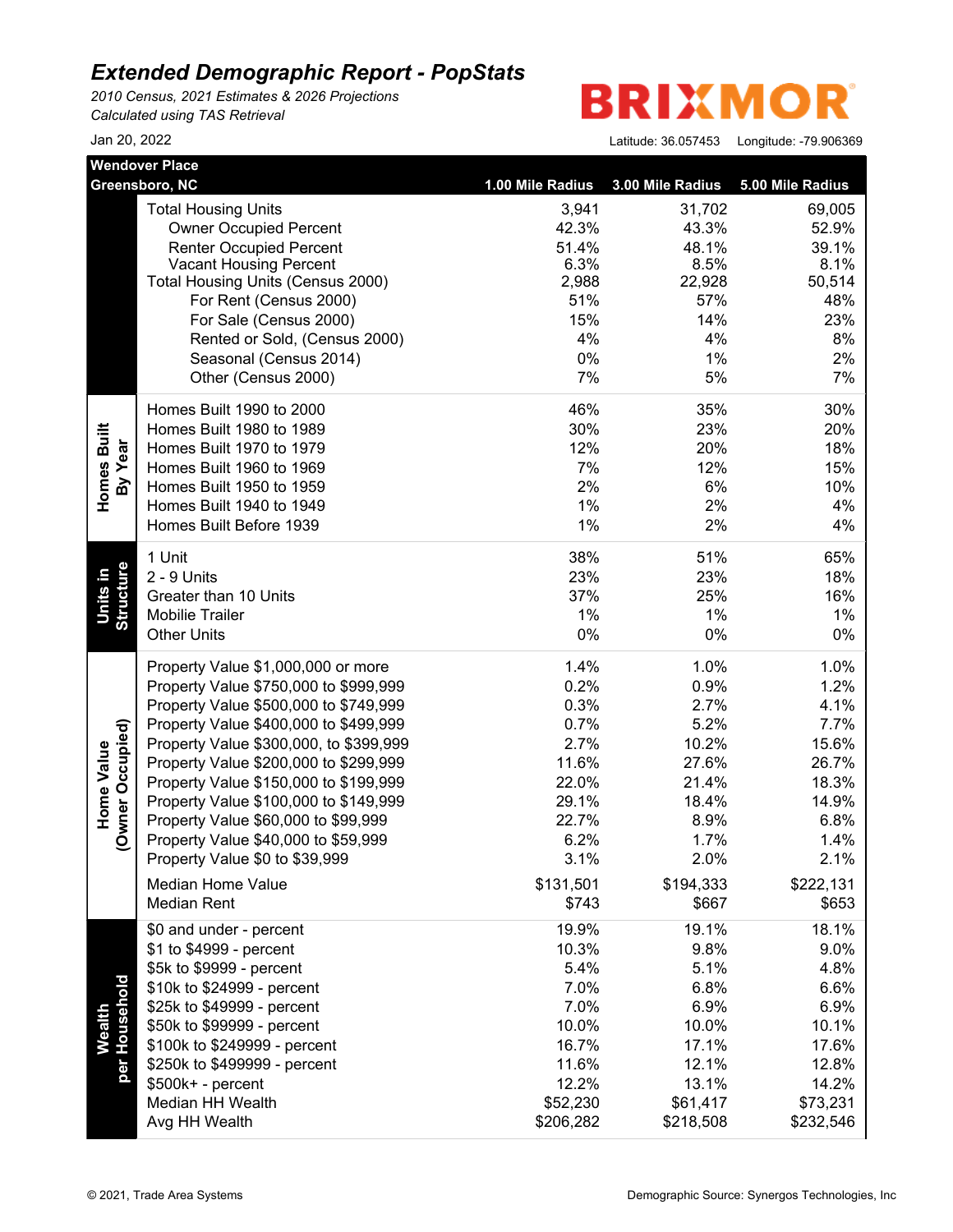*2010 Census, 2021 Estimates & 2026 Projections Calculated using TAS Retrieval*

# **BRIXMOR**

|                                                        | Greensboro, NC                                                       | 1.00 Mile Radius | 3.00 Mile Radius | 5.00 Mile Radius |
|--------------------------------------------------------|----------------------------------------------------------------------|------------------|------------------|------------------|
| Economic                                               |                                                                      |                  |                  |                  |
| Viability                                              | <b>Economic Viability Local</b><br><b>Economic Viability Indexed</b> | 272<br>104       | 266<br>102       | 267<br>103       |
|                                                        |                                                                      |                  |                  |                  |
|                                                        | Employed Civilian Pop 16+ by Occupation                              | 3,825            | 32,155           | 74,714           |
|                                                        | Managerial/Executive                                                 | 14.4%            | 15.9%            | 17.7%            |
| (Employed Civilians Age 16+)                           | <b>Professional Specialty</b>                                        | 25.0%            | 24.7%            | 25.5%            |
|                                                        | <b>Healthcare Support</b>                                            | 2.9%             | 2.6%             | 2.5%             |
|                                                        | Sales                                                                | 13.5%            | 10.7%            | 11.5%            |
|                                                        | Office & Administrative Support                                      | 11.9%            | 11.7%            | 10.8%            |
|                                                        | <b>Protective Service</b>                                            | 0.8%             | 1.5%             | 1.3%             |
|                                                        | <b>Food Preperation</b>                                              | 4.2%             | 6.1%             | 5.6%             |
|                                                        | <b>Building Maintenance &amp; Cleaning</b>                           | 4.1%             | 3.0%             | 2.7%             |
|                                                        | <b>Personal Care</b>                                                 | 6.6%             | 3.5%             | 3.2%             |
|                                                        | Farming, Fishing, & Forestry                                         | 0.0%             | 0.1%             | 0.2%             |
|                                                        | Construction                                                         | 4.1%             | 5.7%             | 5.8%             |
|                                                        | Production & Transportation                                          | 12.5%            | 14.5%            | 13.2%            |
|                                                        | <b>Percent White Collar Workers</b>                                  | 67.7%            | 65.5%            | 68.0%            |
|                                                        | <b>Percent Blue Collar Workers</b>                                   | 32.3%            | 34.5%            | 32.0%            |
|                                                        | Agriculture/Mining/Construction                                      | 3.3%             | 4.7%             | 4.7%             |
| (Employed Civilians Age 16+)<br>Employment by Industry | Manufacturing                                                        | 9.1%             | 11.0%            | 11.6%            |
|                                                        | Transportation                                                       | 6.3%             | 6.6%             | 5.7%             |
|                                                        | Information                                                          | 3.6%             | 1.9%             | 1.7%             |
|                                                        | Wholesale/Retail                                                     | 16.2%            | 15.8%            | 15.9%            |
|                                                        | Finance, Insurance, Real Estate                                      | 10.0%            | 8.5%             | 7.9%             |
|                                                        | <b>Professional Services</b>                                         | 6.3%             | 5.7%             | 6.6%             |
|                                                        | <b>Management Services</b>                                           | 0.3%             | 0.1%             | 0.2%             |
|                                                        | <b>Administrative/Waste Services</b>                                 | 3.2%             | 4.2%             | 3.9%             |
|                                                        | <b>Educational Services</b>                                          | 21.8%            | 23.9%            | 24.2%            |
|                                                        | <b>Entertainment Services</b>                                        | 11.6%            | 10.7%            | 10.1%            |
|                                                        | <b>Other Professional Services</b>                                   | 6.4%             | 4.9%             | 5.4%             |
|                                                        | <b>Public Administration</b>                                         | 2.0%             | 2.0%             | 2.2%             |
|                                                        | Drive to Work Alone                                                  | 85.5%            | 84.2%            | 83.3%            |
|                                                        | Drive to Work Carpool                                                | 10.4%            | 10.6%            | 10.8%            |
|                                                        | Travel to Work by Public Transportation                              | 0.7%             | 0.7%             | 0.6%             |
|                                                        | Drive to Work on Motorcycle                                          | 0.0%             | 0.1%             | 0.1%             |
|                                                        | Drive to Work on Bicycle                                             | 0.2%             | 0.2%             | 0.2%             |
| Transportation<br>To Work                              | Walked to Work                                                       | 0.1%             | 1.1%             | 1.4%             |
|                                                        | <b>Other Means</b>                                                   | 0.6%             | 0.6%             | 0.8%             |
|                                                        | Work at Home                                                         | 2.5%             | 2.6%             | 2.9%             |